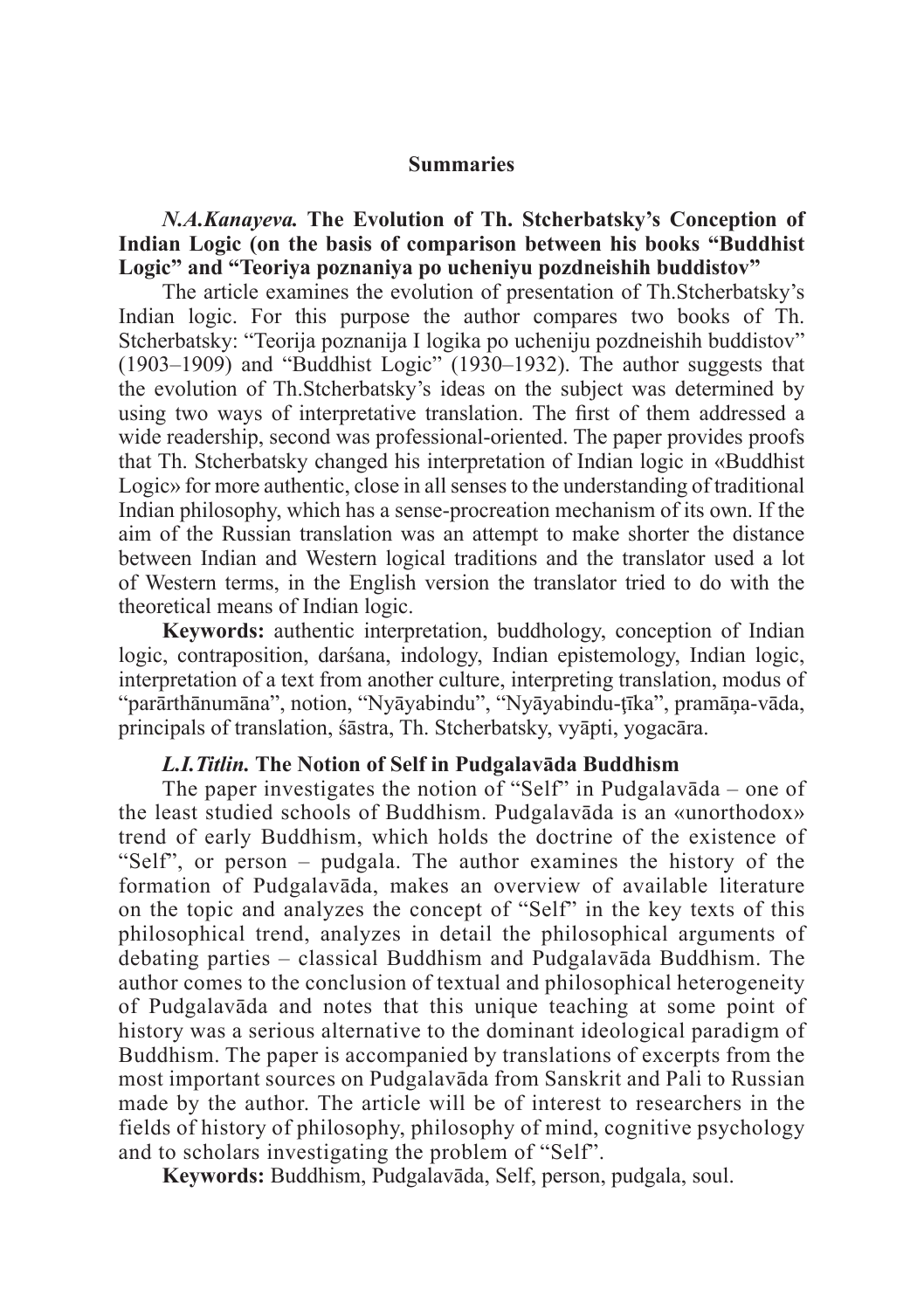## *S.V.Lobanov.* **Two Paradigms of Monism in the Bhagavad Gita Interpretation: Shankara and Abhinavagupta**

The article represents a first attempt in Russian scholarship to compare two monistic paradigms of Indian philosophy – Shankara's Advaita and Abhinavagupta's Para-Advaita – on the material of their commentaries on Bhagavad Gita, i.e. Gita Bhashya and Gitartha Sangraha respectively. The examples of the Bhagavad Gita interpretation by two great commentators show clearly how they both adhere an idea of absolute unity of Atman and Brahman as the essence of Bhagavad Gita philosophy, but do interpret this unity in different ways and give principally different answers on other questions using the monistic paradigm. A crucial difference between their approaches, manifested in the mentioned commentaries as well, consists in Shankara's "static" comprehension of inactive nature of Atman (and disappearance of all illusory "superimpositions" of maya upon him) and positive "dynamic" way of "self-recognision" (pratyabhijñā) as a consciousness, full of activity and really manifested into this world's multiformity, in case of Abhinavagupta.

**Keywords:** Abhinavagupta, Advaita, Bhagavad Gita, Gita, Gita Bhashya, Gitartha Samgraha, Kashmir Shaivism, monism, para-advaita, Pratyabhijna, Shankara, Vedanta.

### *P.V.Khrushcheva.* **Energetic Pragmatism in Tamil Culture**

The article focuses on the value attitude aimed on acquisition and preservation of energy and life force that is inherent in traditional society. This aim is pursued by most of the everyday prescriptions, social establishments and religious rituals. In order to specify this attitude the term «energetic pragmatism» is suggested. The phenomenon is examined basically on the pattern of Tamil culture where it appears to be most emphasized.

**Keywords:** energy, pragmatism, sacrifice, chastity, the sacred, the Tamil culture.

## *Wang Ch´ing.* **Establishment of the «Japanese Philosophy» and the «Chinese Philosophy»**

The article presents a retrospective look at the history of the discussion in Sino-Japanese academic circles on the problem of «right to exist» or «legitimacy» of «Chinese philosophy» and «Japanese philosophy». The author shows that the main subject of this discussion eventually was the question «What philosophy is?» A specificity of the approach to the problem in contemporary scientific communities of China and Japan, as shown in the article, is to reject the comprehension of «Chinese philosophy» and «Japanese philosophy» from the point of view of Western definitions of philosophy and to return to the original definition of philosophy of ancient Greece as a creative process of finding universal truths. The author agrees with the modern Chinese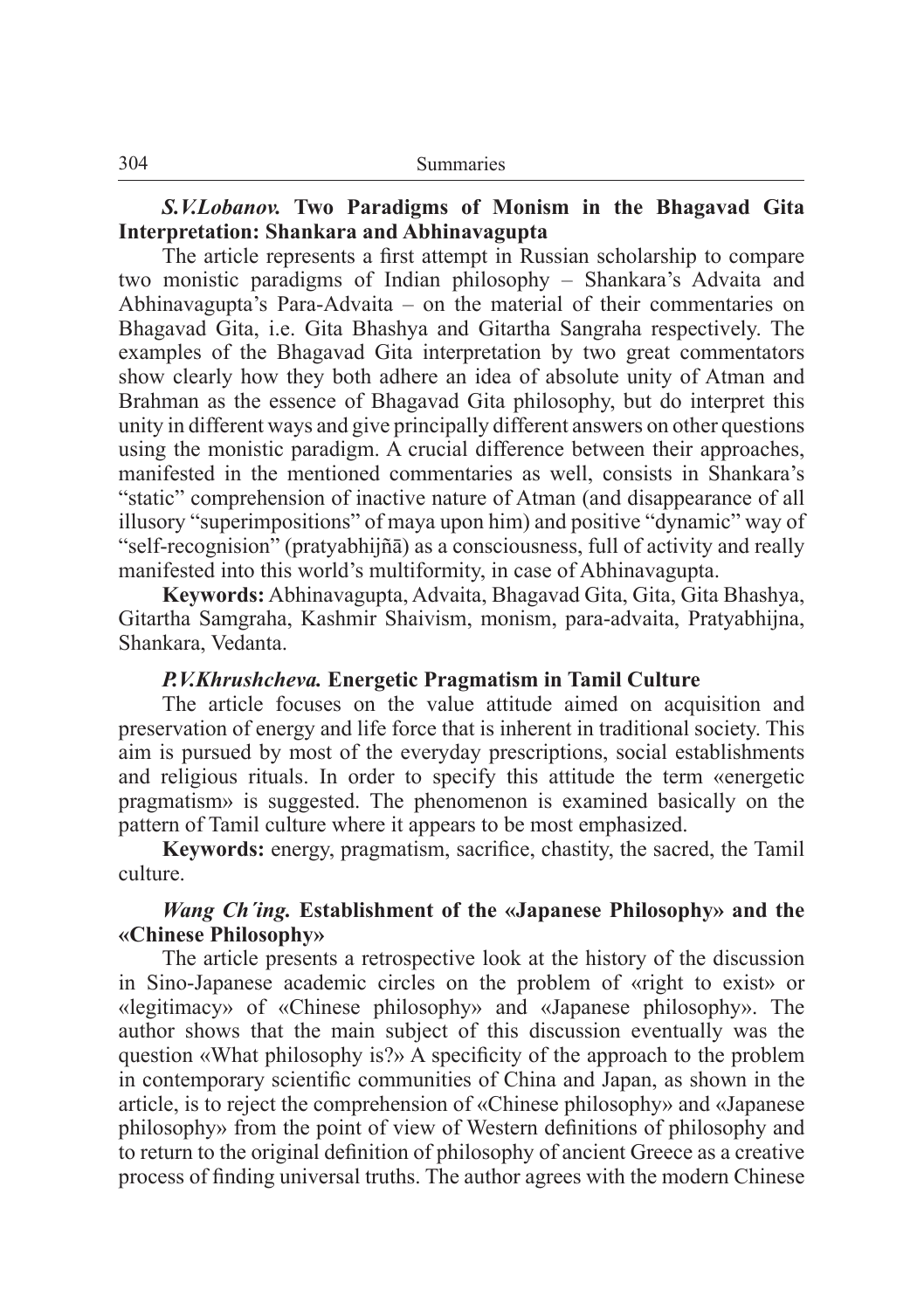| Summaries | 305 |
|-----------|-----|
|-----------|-----|

scholars, who tend to see every philosophical tradition, whether Western, Chinese or Japanese, in terms of universality and particularity simultaneously. The author also shares their call for joint studies to promote the development of world philosophy in the new century through a dialogue between the different philosophical traditions that arose and existing in different historical and ideological conditions.

**Keywords:** Chinese Philosophy, Japanese philosophy, universality, legitimacy.

### *S.Y.Rykov.* **Some Facets of Mohist Logic**

Mohists (V–III BC) is one of the ancient Chinese schools of philosophy. The article describes some aspects of Mohist logic and theory of disputation. It involves analysis of interpretations of such major modern scholars as Hu Shi, A. Graham, Ch. Hansen, V. Spirin, A. Kobzev etc. On the basis of specific characteristics of Later Mohists' teaching, their logic is claimed to be a «protologic». The article also outlines the place for the «protologic» in the history of Chinese rationality.

**Keywords:** Ancient Chinese philosophy, logic, Later Mohists, numerology, protologic

### *L.B.Karelova.* **The Evolution of Buddhist Doctrine of Returning of Debts of Gratitude and Japanese Labor Ethics Development**

The article conveys origins and evolution in interpretation of the Buddhist doctrine of returning of debts of gratitude in Japanese traditional thought. The author connects this doctrine with the formation of the idea of duty as a basic principle of Japanese labor ethics. The main conclusion of the article is that not only Confucianism played decisive role in the formation of labor ethos and capitalist spirit in Asian countries, but in the case of Japan it was exactly Mahayanist Buddhist teaching reinforced by the morphologically close Confucian ideas that promoted the appearance of strong labor motivations comparable with that of Protestant ethics.

**Keywords:** Buddhism, Confucianism, duty, labor ethics, four debts of gratitude.

## *M.V.Babkova.* **Refraction of the Chinese Chan Tradition in Dogen's "Continuous Practice"**

The article suggests analysis of Dogen's "Continuous Practice" and aims to describe some special features of Dogen's attitude towards Chinese Chan buddhism. Dogen's treatment of "practice" is also considered. The article forestalls the publication of Dogen's "Continuous Practice".

**Keywords:** Dogen, Dogen and Chan, Dogen's Continuous Practice, Dogen and Transmission of Dharma, Japanese Buddhism.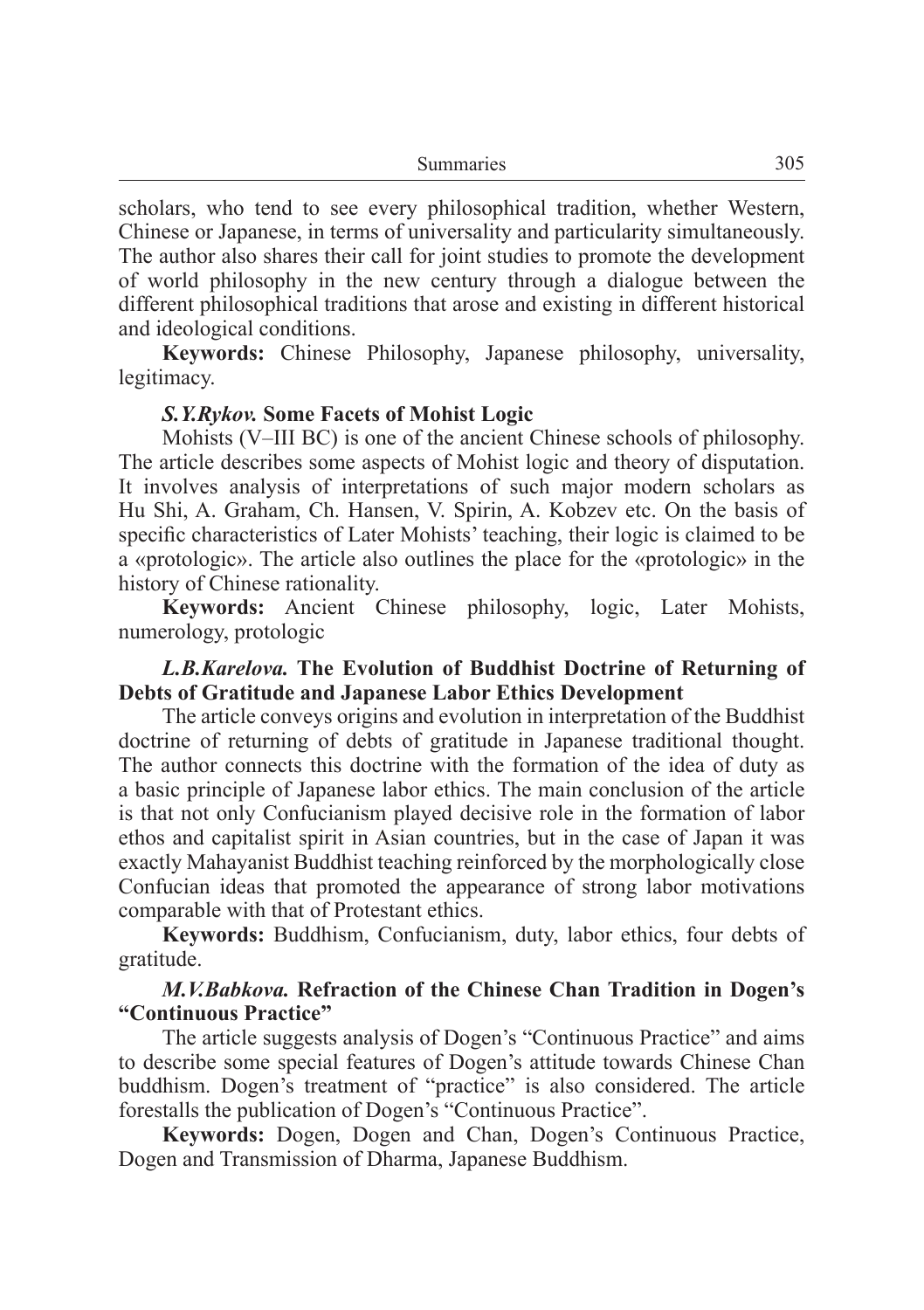### *Dogen.* **Continuous Practice (fragments)**

In this text Dogen tells us different stories about the way of life of ancient Indian and Chinese buddhist Chan patriarchs and describes their attitude to the practice as an example and model for Zen trainees. "Continuous Practice" includes two parts: the first, "upper", and the second, "lower". Here the first part is published.

**Keywords:** Practice, Continuous Practice, mind-heart, Dharma, Way.

#### *N.V.Efremova.* **The Political Ideal of al-Farabi**

The article depicts the characteristic features of the political ideal of al-Farabi, the founder of political philosophy in classical Arab-Islamic culture, as well as the specific al-Farabi's synthesis of Antique and Muslim traditions. It also determines the place of Platonic political conceptions within the frames of al-Farabi's doctrine and shows the influence of his ideas on the further development of Islamic political and philosophical thought.

**Keywords:** Islam, history of philosophy, falsafa, political philosophy, political ideal, al-Farabi, "Perfect State", Platonism in Muslim culture.

#### *I.V.Kulagin.* **Shiite Islam and Imamate in Modern Iran**

The article gives a brief overview of the evolution of Shiite Islam and its idea of Imamate. It also analyzes changes in the interpretation of Imamate in Iran after the Islamic revolution of 1979. Special attention is paid to the principle of «velayat-e faqih» (guardianship of the jurist).

**Keywords:** Shiism, Imamate, Homeini, velayat-e faqih.

## *A.A.Lukashev.* **The Part-Union Correlation in the Mahmud Shabistari's Poem-treatise "The Mystery Rose Garden"**

The poem-treatise by medieval Persian philosopher Mahmud Shabistari "The Mystery Rose Garden" deals with the problem of the part-union correlation, moreover, it begins from the statement that part exceeds union. This unconventional formulation was caused by his approach to the God-world relation as a part and a Unit. The God is the Absolute One that gives rise to multiplicity by multiple manifestation in the things of the world, like number one that makes up the multiplicity of numbers repeating in them  $(3=1+1+1)$ . So He becomes the part of the world as a union of many things, but the part that is both transcendent to the union of the universe as it's origin and immanent to it as a form of His manifestation which therefore exceeds it.

**Keywords:** philosophy, Persian poetry, Mahmud Shabistari, the part-unit correlations, the God-world.

## *Y.E.Fyodorova.* **"The Birds – Seekers of the Truth": Analysis of the First Chapter of Farid al-Din 'Attar's poem "Manteq al-tayr " (XII)**

The article deals with the philosophical interpretation of the first chapter of the poem "Language of the Birds" (Manteq al-tayr), which was written by famous Persian Sufi poet Farid al-Din 'Attar. This analysis is based on the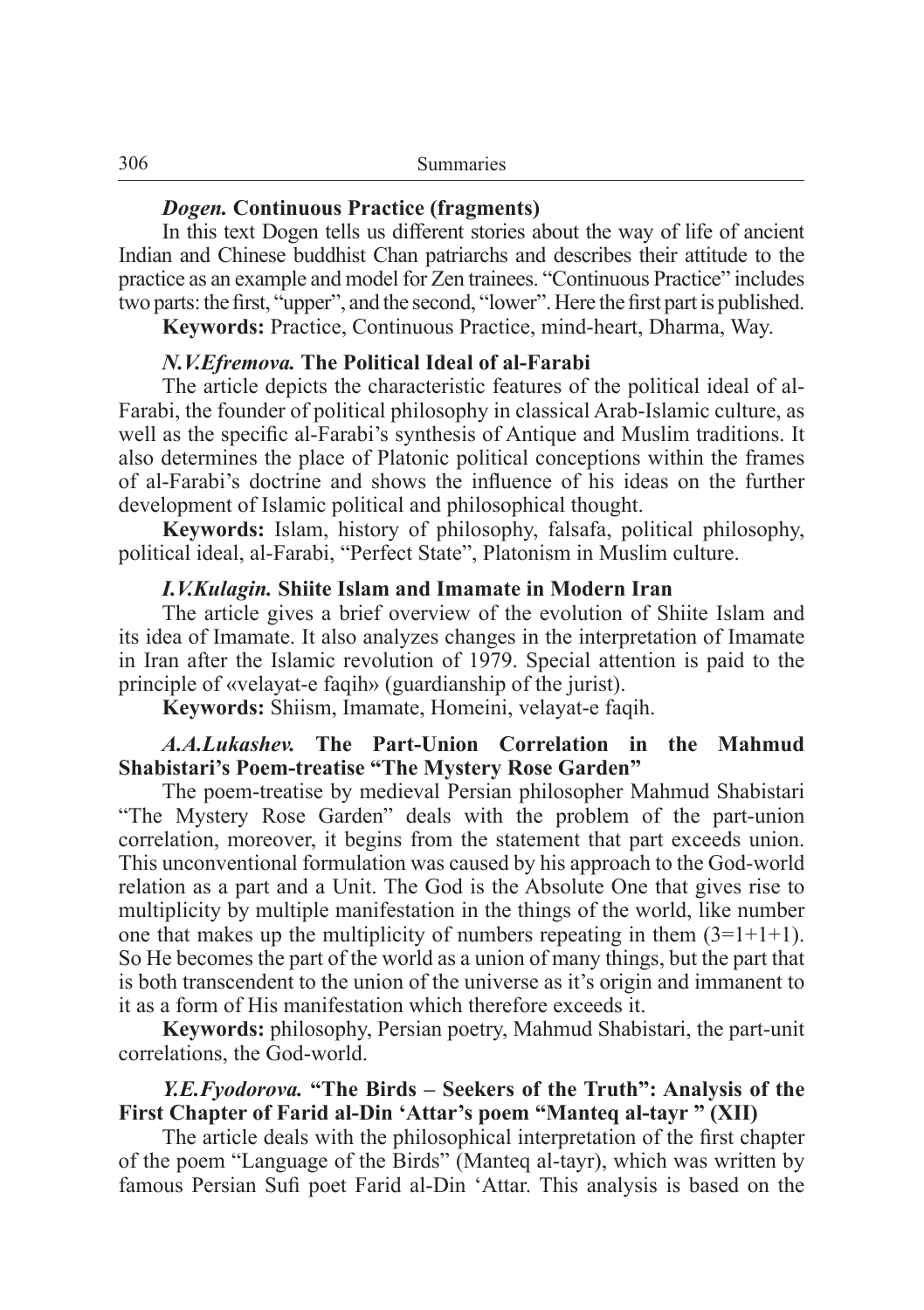reconstruction of the poetical sense of the text. This text was primordially organized by 'Attar as having two levels of sense – the inner [hidden] and the outer [manifested].

**Keywords:** Farid al-Din 'Attar, the Birds – Seekers of the Truth, Path to the Truth (tariqa), the animal nature of man (nafs), the inner (hidden) and the outer (manifested) levels of sense, expression (lafz), sense (ma' nan).

### *Farid al-Din 'Attar.* The Poem "Language of the Birds" (fragment)

Basing upon the poetical description of the birds 'Attar elaborates the sufi idea of specific practice of controlling the animal nature of man (nafs) and cites the legends of Quranic Prophets as an illustration of it.

**Keywords:** the animal nature of man (nafs), knowledge, birds.

### *N.N.Seleznyov.* **The Laments of the Philosophers over Alexander the Great in The Blessed Compendium of al-Makīn ibn al-ʿAmīd**

The Christian Arabic medieval historian (13th c. A.D.) Girğis al-Makīn ibn al-ʿAmīd is well known not only in Eastern Christian and traditional Muslim historiography, but also in Western scholarship since the 17th century. However, the first volume of his most important work – al-Maǧmūʿ al-mubārak (The Blessed Compendium) – still remains unpublished. The present article discusses the section of al-Makīn's history devoted to Alexander the Great which contains laments of the philosophers over Alexander. The study includes a critical edition of the Arabic text of the laments based on four manuscripts, its Russian translation and a commentary.

**Keywords:** al-Makīn ibn al-ʿAmīd, Alexander the Great, Aristotle, laments, sayings of the philosophers, Ibn ar-Rahib, Eutychius of Alexandria.

# *Ǧirǧis al-Makīn ibn al-ʿAmīd.* **Al-Maǧmūʿ al-mubārak (The Blessed Compendium). The Ninety Second from Adam: Alexander, Son of Philip the Greek, the Macedonian (fragment)**

The present text is a critical edition of the hitherto unpublished laments of the philosophers over Alexander the Great which were included in the first volume of the historical work of the Christian Arabic medieval author (13th c. A.D.) Ǧirǧis al-Makīn ibn al-ʿAmīd.

**Keywords:** al-Makin ibn al-Amid, Alexander the Great, Aristotle, Antigonus, Philemon, Plato, Diogenes, Theon, medieval interpretations of the antique philosophical heritage.

## *M.A.Severin.* **Subject and Subjectivity (Self) in Contemporary Studies of Consciousness: Comparative Approach**

This paper represents a review of the collective essays dedicated to the problems of subjectivity («Self»). It includes papers of modern philosophers – buddhologists and specialists in Advaita-Vedanta on the one hand, and eminent